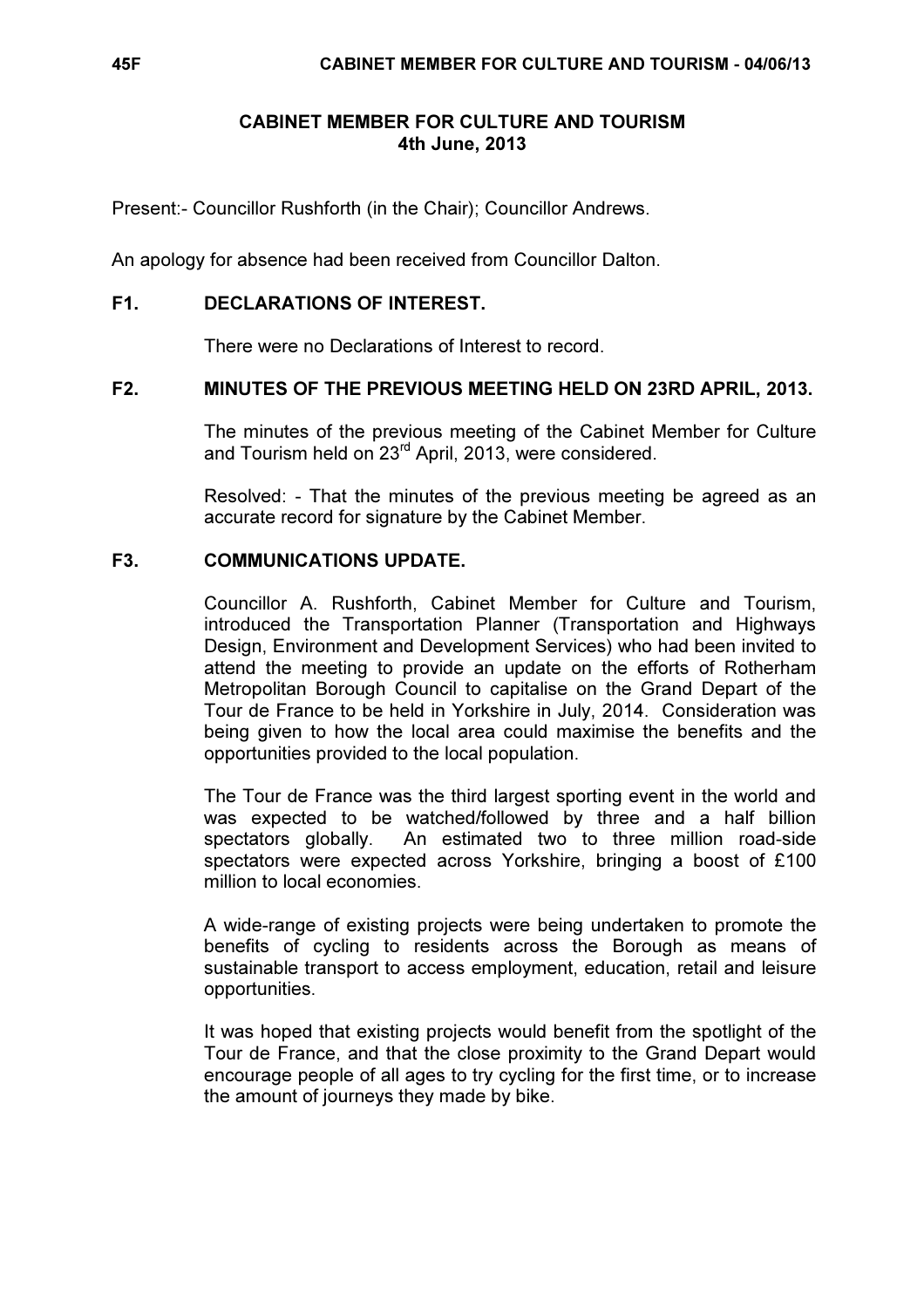The Council was leading a number of projects related to cycling issues: -

- Bikeability Cycle Training:
	- o Aimed at Year 5 and 6 pupils across the Borough. Twothousand children had taken part in these opportunities in the last two years.
- Adult and Family Cycle Training:
	- o Over three hundred adults or families in Rotherham had received cycle training in 2012 to give them confidence and ability when cycling on the road.
- Try Cycling to Work Bike Leasing Project:
	- This project included the free loan of a quality bike and commuter equipment to enable people to try cycling to work over a four-week period. There was the option to buy the bike at the end of the challenge.
	- o The scheme also included: free cycle training, free bike maintenance support, an online diary to record miles ridden and carbon emissions saved, online and telephone support.

A number of businesses and organisations had taken part in this project.

- Cycle Shelters:
	- o Cycle shelters were being introduced in a number of schools and businesses in Rotherham to encourage cycling to work and school by providing secure and sheltered bike storage.
- Bike It!:
	- o Project aimed at school children to encourage them to cycle to school, learn about bike safety and to develop their cycling skills.
- Cycle Routes:
	- o Improvement of a number of cycle routes in the Borough, including an off-road route between Rotherham town Centre and Sheffield; improvements between Rotherham and Rawmarsh and a route between Swinton and Manvers.
- Improvements were being planned to the already popular cycling facilities and equipment facilities available at Rother Valley Country Park;
- Welcome to Yorkshire was facilitating an all sector event on  $5<sup>th</sup>$ June, 2013, to help sectors and businesses capitalise on the tourism and economic benefits of the Tour de France.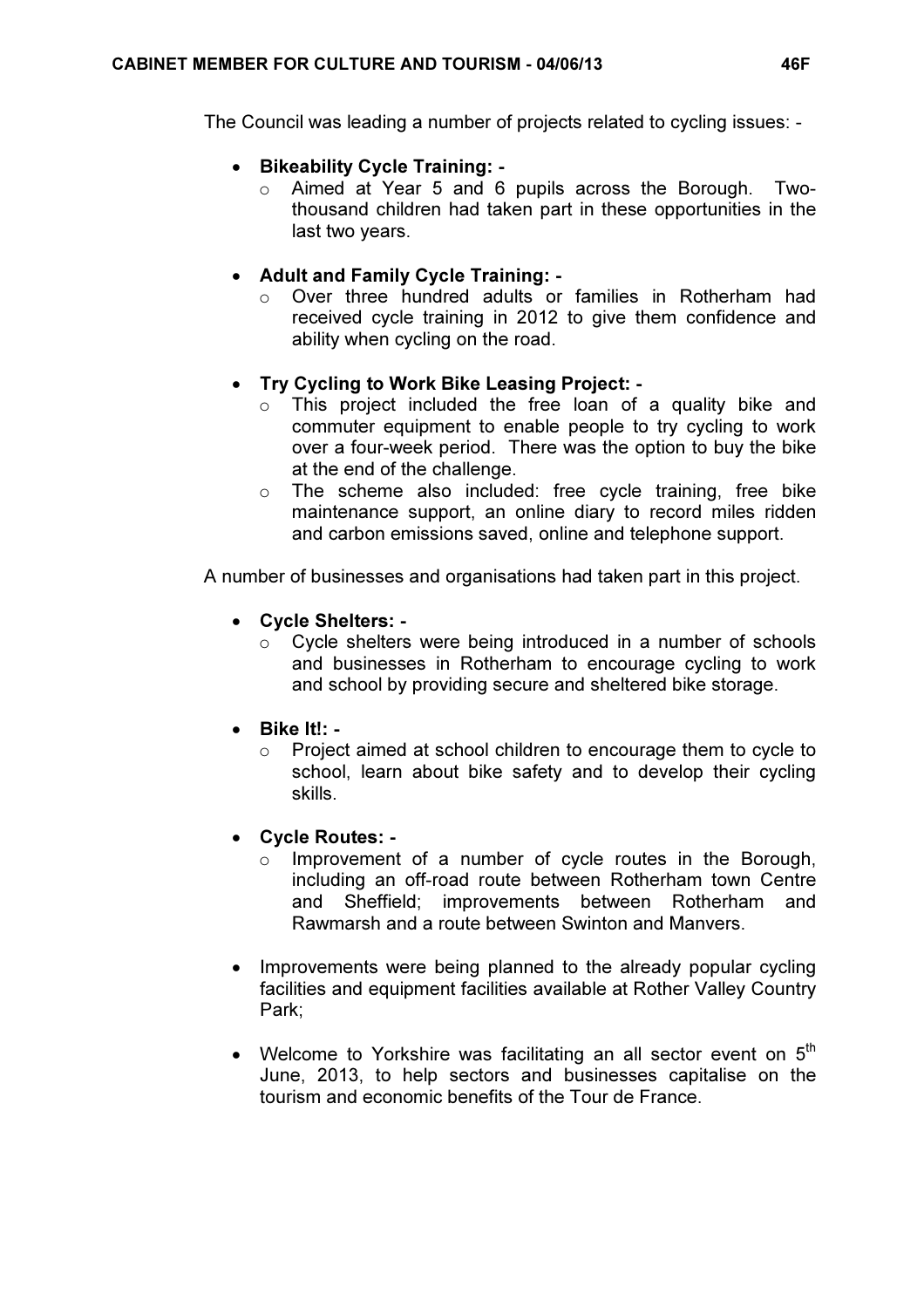National funding allocations were confirmed until March, 2015. It was hoped that after this time funding would continue to be available for sustainable transport forms such as cycling and walking as they related to Government priority areas.

The Cabinet Member was encouraged by the wide-range of activities being undertaken to encourage people to try cycling and to support them to cycle more and asked whether the existing resources had capacity to support an increase in demand and interest following the 2014 Tour de France. The Transportation Planner confirmed that there should be capacity and resources to support an increase in interest.

Resolved: - That the information provided in relation to maximising the legacy of the 2014 Tour de France on local cycling opportunities be noted.

## F4. EXCLUSION OF THE PRESS AND THE PUBLIC.

 Resolved: - That, under Section 100A(4) of the Local Government Act 1972, the press and public be excluded from the meeting for the following item of business on the grounds that it involves the likely disclosure of exempt information as defined in Paragraph 3 of Part I of Schedule 12A to the Local Government Act 1972 (as amended 2006 – information relates to finance and business affairs).

#### F5. CLIFTON PARK WATERPLAY REPAIR PROCUREMENT.

 Consideration was given to the report presented by the Leisure and Green Spaces Manager (Streetpride, Environment and Development Services) that outlined a request to exempt a contract from Standing Order 48.1 (the requirement to invite between three and six external tenders for contracts with estimated values of £50,000 or more). The contract related to essential repairs required to the water play facility at Clifton Park.

Minute No. F26 of the Cabinet Member for Culture and Tourism held on 19<sup>th</sup> December, 2012 (Clifton Park: - Waterplay Repair Procurement) gave authorisation to charge Ustigate Waterplay Ltd. to undertake inspections on the water play equipment used in Clifton Park to determine repair works required through investigation and detailed design works. There had been on-going issues since the original instillation of the equipment in 2009.

The Leisure and Green Spaces Manager confirmed that this had been completed and Ustigate Waterplay Ltd. had reported on the outcomes of their investigations. A number of issues required modifications to be undertaken relating to the equipment's infrastructure and water treatment facilities. It was proposed that this be completed as Phase One of the work and would allow partial operation over the peak-demand summer period during 2013.